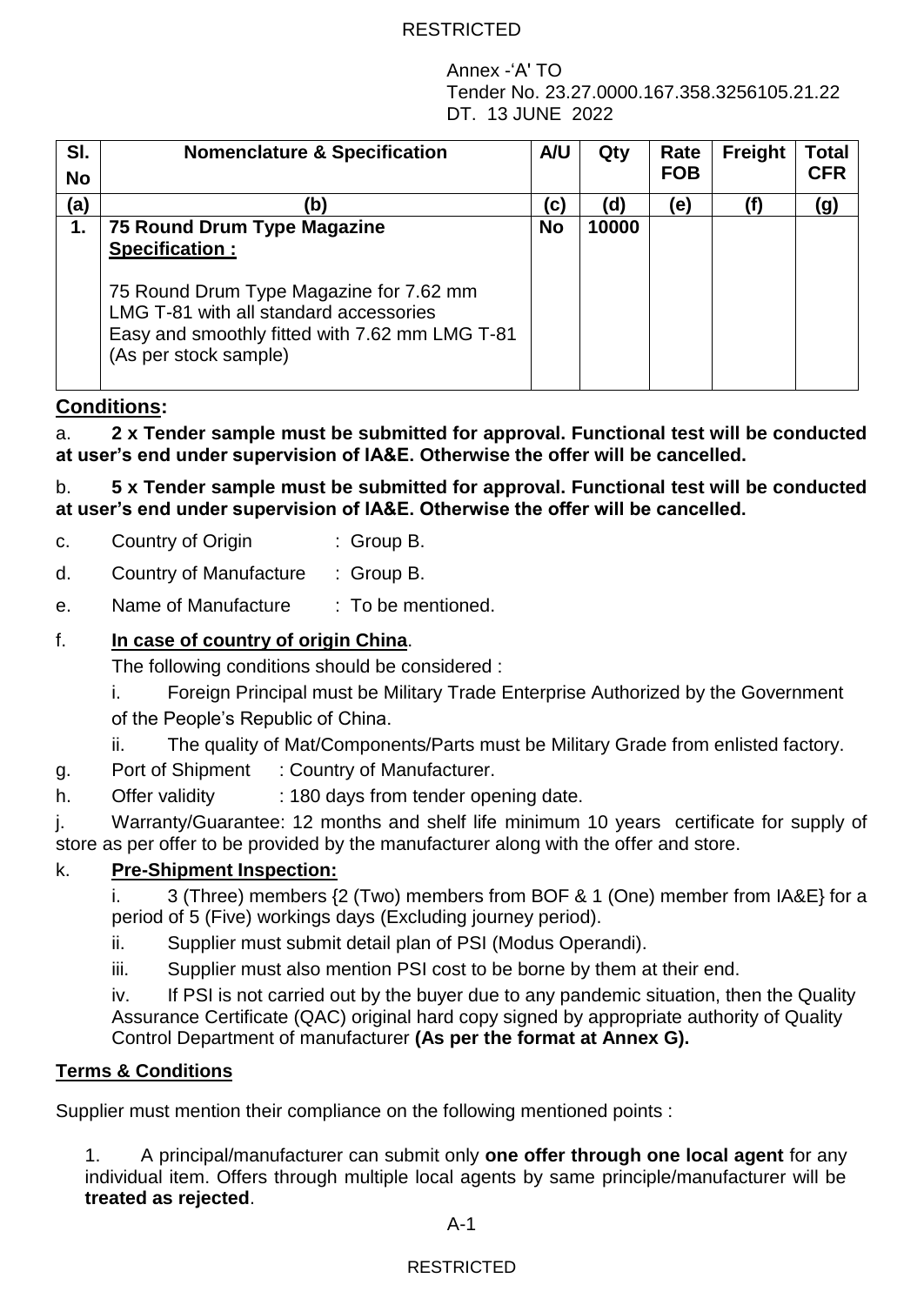# RESTRICTED

2. To ensure unhindered LC handling the principal must provide a certificate to confirm that their LC operating bank has RMA (Relationship Management Agreement) with the local scheduled Banks of Bangladesh

3. Supplier must **clearly mention** (in the technical offer) that as principal/manufacturer they poses necessary **export permit** from the concern ministry or any other authority of their country. They must also submit a certificate in this regard as per the attached specimen format at Annex G.

4. Before signing the contract, foreign currency Performance Guarantee @ 10% of total LC value is to be submitted by the Principal in favour of Commandant, Bangladesh Ordnance Factories, Gazipur Cantonment, Gazipur through any scheduled Bank located in Bangladesh (As per the format at Annex E).

5. A separate **certificate should be provided** by the principal **originally signed** (Computerized or digitally edited signature will not be accepted) stating that they are aware of the requirement of the PG and if the contract is awarded they will be bound to provide the PG as per the format at Annex F, **otherwise administrative action will be taken against the principal and local agent.** 

6. The stores should be supplied to BOF at supplier's cost.

7. If the supplier fails to deliver the stores within the stipulated period, the followings will be applicable:

a. Cancel the contract and/or,

b. Decision at the discretion of BOF.

8. Inspectorate is the authority in all matters pertaining to Inspection. Any verdict by the inspectors regarding rejection, acceptance, and /or deviation of machine involving price reduction will be treated as final and will not be subject to arbitration.

9. The Supplier must submit the following **attested documents** with the schedule :

**a. Trade License b. Tin Certificate c. Up to date VAT Registration certificate.**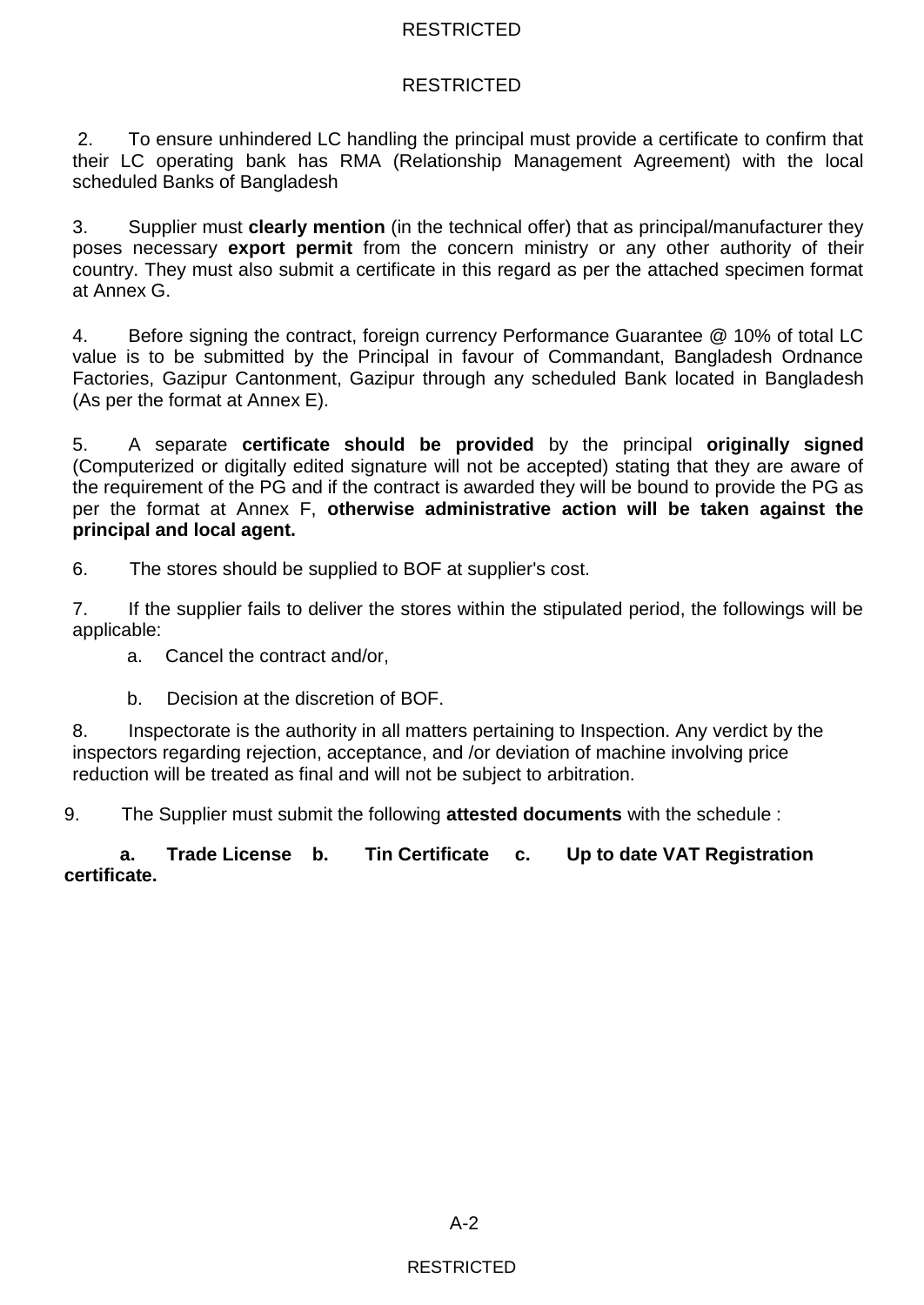#### ANX B TO Tender NO 23.27.0000.167.358.3256105.21.22 DT 20 JUL 2019

#### **TERMS, CONDITIONS AND SPECIAL REQUIREMENTS OF 75 ROUND DRUM TYPE MAGAZINE FOR 7.62 MM LMG T-81**

1. The stores should be as per specification, brand new, fresh, free from defect and suitable for use with 7.62 mm LMG T-81. Certificate should be provided to this effect by the manufacturer along with the offer and stores.

2. If the items are locally procured, sufficient quantity of raw material/spares for each item should be submitted to IA&E for necessary chemical, mechanical and functional test.

3. 02 x Tender sample must be submitted for approval. Functional test will be conducted at user end under supervision of IA&E.

4. Before bulk supply 05×advance sample must be submitted for approval. Functional test will be conducted at user end under supervision of IA&E.

5. Lab test result must be submitted along with the stores by the supplier from manufacturer.

6. Year of manufacture of the items should be of contracted year i.e. current year. Certificate should be provided to this effect by the manufacturer.

7. The store should be supplied from maximum 02 (two) lots. Lot number and maximum quantity in each lot of factory standard to be mentioned.

8. Shelf life of the stores should be minimum 10 years during storage condition.

9. All certificates and letter of authorization should be original and in English language.

10. The Inspectorate of Armament and Explosive will issue final inspection report within 01 (One) month after receipt of stores at consignee's end provided the visual inspection, chemical, mechanical and functional tests are satisfactory and the case of clarification/replace-ment of item if any is settled as per visual inspection report is completed within the time 01 (One) month. Part inspection note will not be issued.

11. **Warranty Certificate** : The supplied item should be brand new, complete in good material and workmanship throughout. In the event of any shortage, defects/damages being found after inspection the item should be replaced by the supplier at their own cost within 04 (Four) months of the case arises. The warranty period of the stores will be 12 (Twelve) months from the date of "Issue of Inspection Note" by IA&E.

#### 12. **Specification** :

a. 75 Round Drum Type Magazine for 7.62 mm LMG T-81 with all standard accessories.

b. 75 Round Drum Type Magazine should be easy and smoothly fitted with 7.62 mm LMG T-81.

c. As per stock sample.

#### 13. **Packing** :

a. As per standard packing procedure of the manufacturer, considering that the packege should have suitable means for holding by hands and should be easy to handle during storage and transportation.

b. Packing Material to be such that it will not be affected by damp, insect or any other harmful material during storage. Certificate to this effect should be provided by the manufacturer while submitting the offer and store.

c. A packing list/note showing lot details and number of boxes against each lot should be furnished in each box.

d. The stores are to be securely packed with sea worthy packing and clearly marked for safe transit by air/sea/road/rail. The packing and marking will be done by the supplier in such a manner that the store will not be affected by sea water, rain water, damp weather during transportation.

### RESTRICTED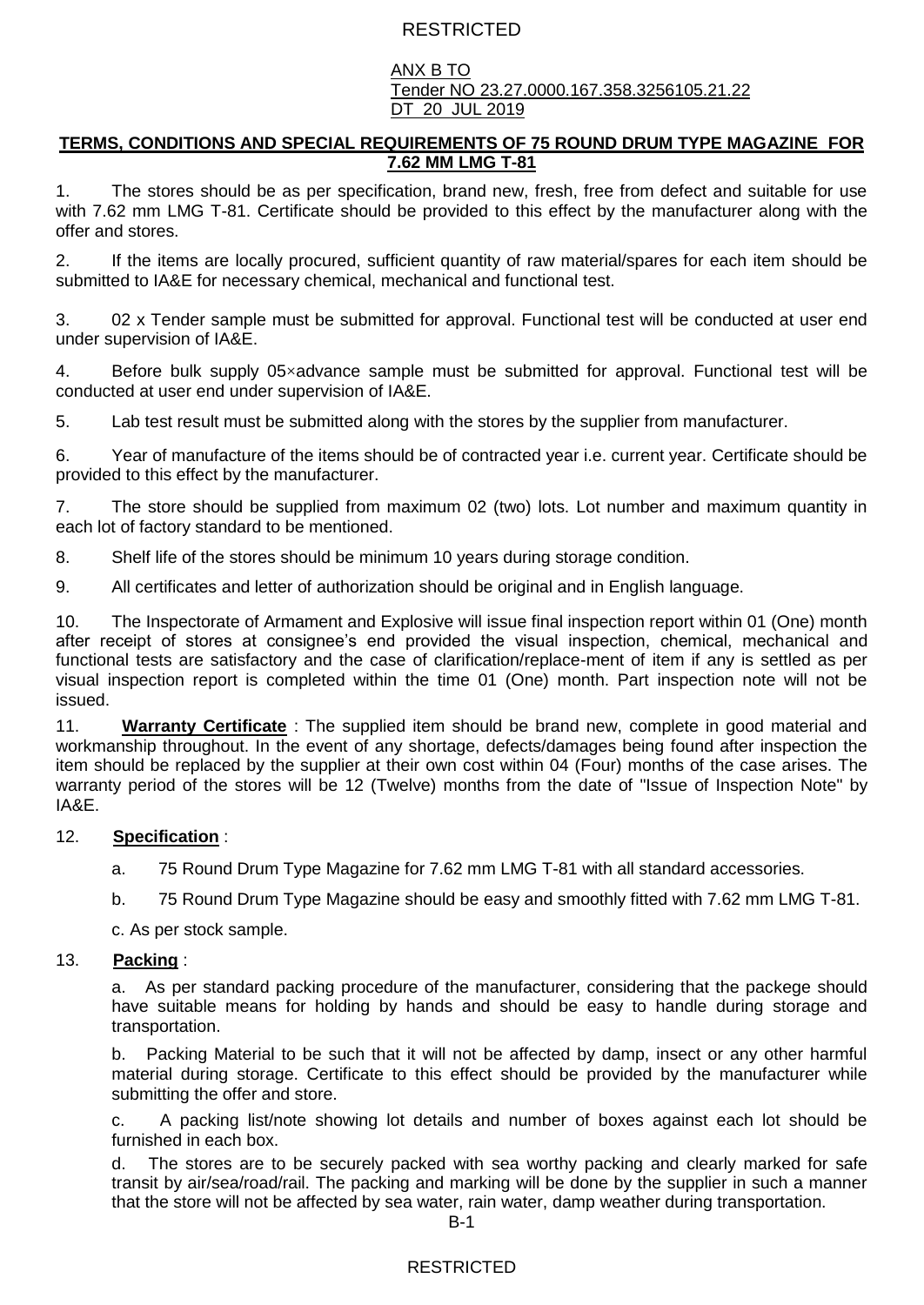- e. Proper anti-rust preservative should be used on the store.
- f. Following marking to be stenciled on front side of the packing box :
	- i. Consignee: Commandant, BOF, Gazipur Cantonment.
	- ii. Contract no and date.
	- iii. Packing number: 01/100, 02/100 and so on.
	- iv. Part no/Cat Part no of Stores.
	- v. Full nomenclature.
	- vi. Quantity.
	- vii. Net weight.
	- viii. Date of manufacture.
	- ix. Name of manufacturer.
	- x. Lot no.
	- xi. Dimensions.
- g. Store label should be attached with each item in a transparent polyethylene bag.
- h. Packing list should be in English language.
- 14. The acceptance inspection of the store will be carried out by IA&E.

### 15. **Pre-Shipment Inspection** :

a. Pre-Shipment Inspection (PSI) will be carried out jointly by BOF and Inspectorate of Armamants & Explosive (IA&E) at the descretion of BOF authority. The team may be comprised of 03 (Three) members {02 (Two) members from BOF & 01 (One) member from IA&E} for a period of 05 (Five) days excluding journey period. The cost incurred by BOF PSI members will be borne by BOF and cost of IA&E PSI members will be borne by Bangladesh Army. Suppliers should inform about the date of Pre-shipment Inspection (PSI) at least 12 (Twelve) weeks to 15 (Fifteen) weeks (In respect of time required for obtaining visa of respective country) prior to the commencement of the said inspection. After inspection a joint inspection report will be prepared and signed by both parties (Buyer's and seller's representatives). PSI report will be vetted by both the vetting committee of BOF and IA&E.

b. The Pre-Shipment Inspection (PSI) will be carried out at manufacturer's factory premises. Pre-Shipment Inspection (PSI) should include visual inspection/checking of physical dimension, laboratory/chemical/ mechanical/functional test if (applicable) of same item. Following parameters will be checked during the functional test and test fire:

- i. Loading and unloading of 10 x Magazines with 75 rounds ammo.
- ii. Fitting of 10 x Magazines with 7.62 mm LMG T-81.

iii.  $05 \times$  Magazines will be filled with 75 rounds each and continuous fire will be done with 05  $\times$ 7.62 mm LMG T-81.

All the equipment and required quantity of materials for PSI team will be provided by the supplier at free of cost during PSI.

c. All necessary facilities of consumable and non consumable items, tools, gauges, instruments, manpower etc needed for inspection and any other item required for operational test/inspection during PSI are to be arranged by the supplier without any extra cost. Arrangement for disassembly, weighting, measuring and testing of components if required by the Pre- Shipment Inspection team to be done by the supplier's without any extra cost. All types of movement/transportation (air/sea/road/rail) of the team within the manufacturer's/ Suppliers country reception and arrangement for entry in to be country/concerned area for the Pre-shipment inspection also to be arranged by the supplier's without any extra cost.

d. If any Pre Shipment Inspection is not carried out by the purchaser then the report of "Quality Assurance Department" of manufacturer will be considered as Pre-Shipment inspection report. This report should provided along with the shipment documents.

e. If any deficiency/discrepancy found during any stage of vetting or after vetting of PSI report then deficiency/discrepancy items will be filled up or rectified by the supplier and will forward completion certificate to BOF. Then shipment clearance may be given by BOF. After necessary rectification Re-PSI may be held as per decision of purchaser. In that case supplier will bear all the cost of the Re-PSI Re-PSI Including daily allowance (DA) of the PSI team members.

### RESTRICTED